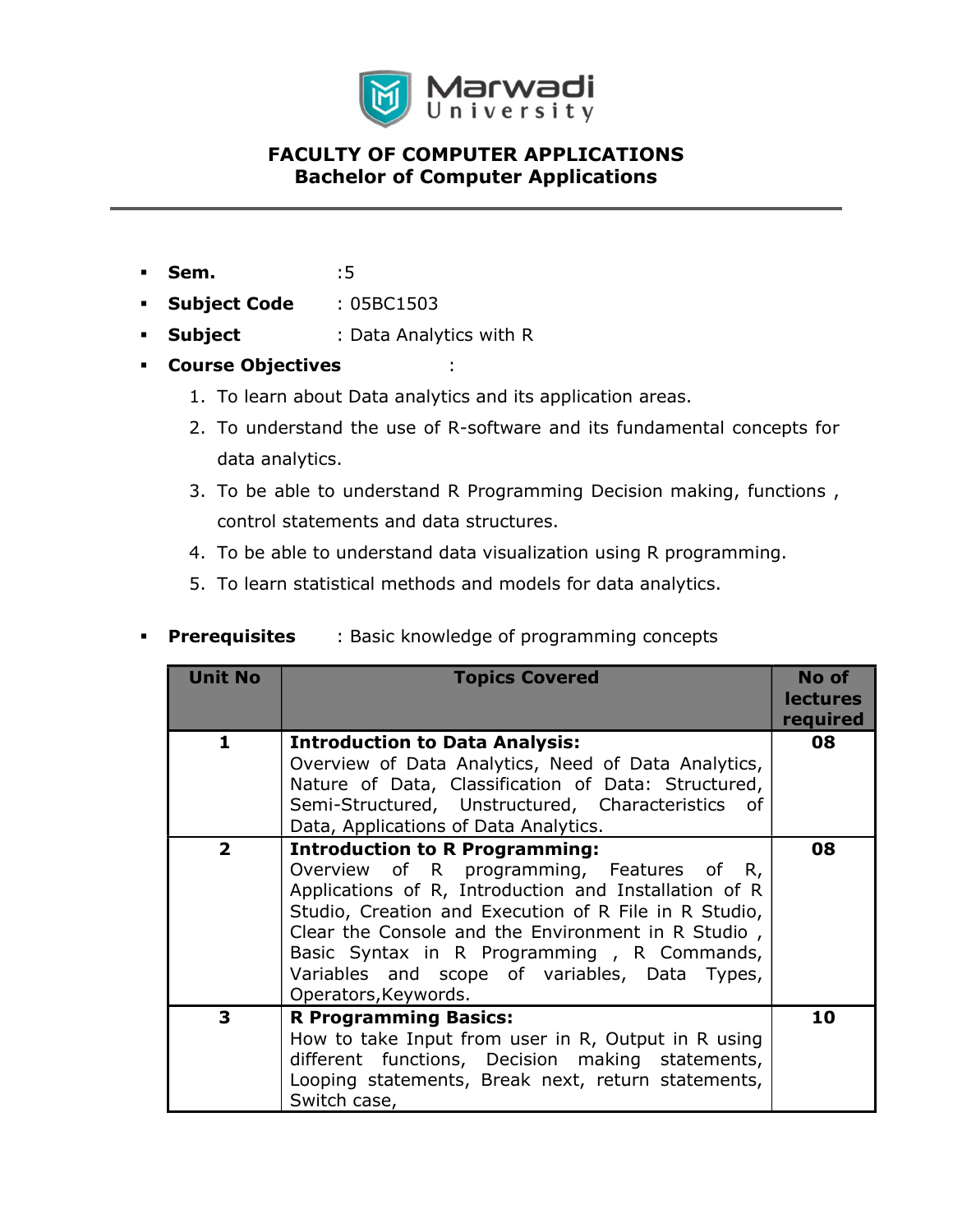

# FACULTY OF COMPUTER APPLICATIONS

|  | <b>Bachelor of Computer Applications</b> |
|--|------------------------------------------|
|--|------------------------------------------|

|   | Data Structure in R: Vectors, Lists, Data frames,<br>Matrices, Arrays.                                                                                                                                                                                                                                                                                |    |
|---|-------------------------------------------------------------------------------------------------------------------------------------------------------------------------------------------------------------------------------------------------------------------------------------------------------------------------------------------------------|----|
| 4 | Data Visualization using R :<br>Reading and getting data into R (External Data):<br>Using CSV files, XML files, Web Data, JSON files,<br>Databases, Excel files.<br><b>Working with R Charts and Graphs: Bar Charts,</b><br>Line Graphs, Scatterplots, Pie Charts, Boxplots,<br><b>Histograms</b>                                                     | 12 |
| 5 | <b>Statistics with R:</b><br>Mean, Median and Mode, Variance and Standard<br>Deviation, Descriptive Analysis, Normal Distribution,<br>Binomial Distribution, Analysis of Variance (ANOVA)<br>Test: One Way & Two Way ANOVA,<br>Regression: Linear and Multiple Linear Regression,<br>Logistic Regression. Time Series Analysis, Survival<br>Analysis. | 12 |

#### Course Outcomes:

- 1. To understand Data analytics, its types and its applications.
- 2. To get knowledge about R studio installation and R programming

fundamental concepts like variable, data types, commands.

- 3. To apply the basics in R programming in terms of functions, loops, decision making and data structure.
- 4. To design various experiments based on graphs and charts for data visualization in R programming.
- 5. To apply of statistical computations for data analytics.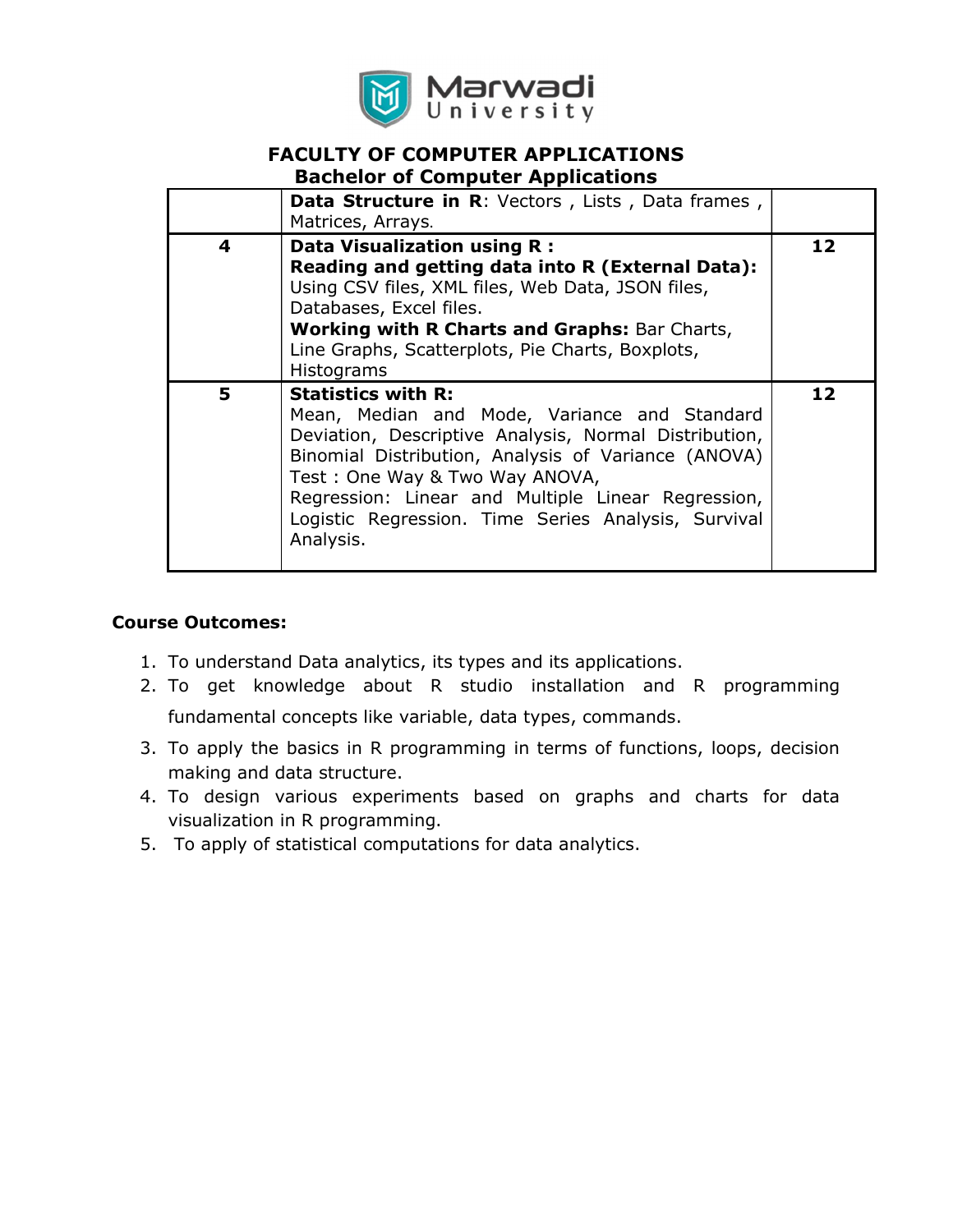

Course Outcomes – Program Outcomes Mapping Table :

|                 | PO <sub>1</sub> | PO <sub>2</sub> | PO <sub>3</sub> | PO <sub>4</sub> | PO <sub>5</sub> | PO <sub>6</sub> | PO <sub>7</sub> | PO <sub>8</sub> | PO <sub>9</sub> | <b>PO10</b> | <b>PO11</b> |
|-----------------|-----------------|-----------------|-----------------|-----------------|-----------------|-----------------|-----------------|-----------------|-----------------|-------------|-------------|
| CO <sub>1</sub> | M               |                 |                 |                 | Н               |                 |                 |                 |                 |             |             |
| CO <sub>2</sub> |                 |                 |                 |                 | M               |                 |                 |                 |                 |             |             |
| CO <sub>3</sub> |                 |                 | M               |                 |                 |                 |                 |                 | М               |             | Н           |
| CO <sub>4</sub> |                 |                 |                 |                 |                 | Н               |                 |                 |                 |             | н           |
| CO <sub>5</sub> | М               | M               | M               |                 |                 |                 |                 |                 |                 |             |             |

#### Text Book :

- 1. "R for Everyone", Jared P Lander, Pearson Education 2017, Latest Edition.
- 2. "Beginning R: An Introduction to Statistical Programming"-Larry Pace, Latest Edition.
- 3. "Big Data Fundamentals" Thomas Erl, Wajid Khattak,and Paul Buhler:: Concepts, Dribers and techniques , Pearson, Latest Edition.

Reference Books :

- 1. "Introductory Statistics with R", P Dalgaard, Second edition.
- 2. "Beginning R-The statistical Programming language", Mark Gardner, John wiley & sons 2012, Latest Edition.
- 3. "An Introduction to R" , Notes on R: A Programming Environment for Data Analysis and Graphics. W. N. Venables, D.M. Smith and the R Development Core Team. Version3.0.1 (2013-05-16).

URL: https://cran.rproject.org/doc/manuals/r-release/R-intro.pdf

Web References :

- 1. https://www.geeksforgeeks.org/r-programming-languageintroduction/
- 2. https://www.datamentor.io/r-programming/examples/
- 3. https://www.tutorialspoint.com/r/index.htm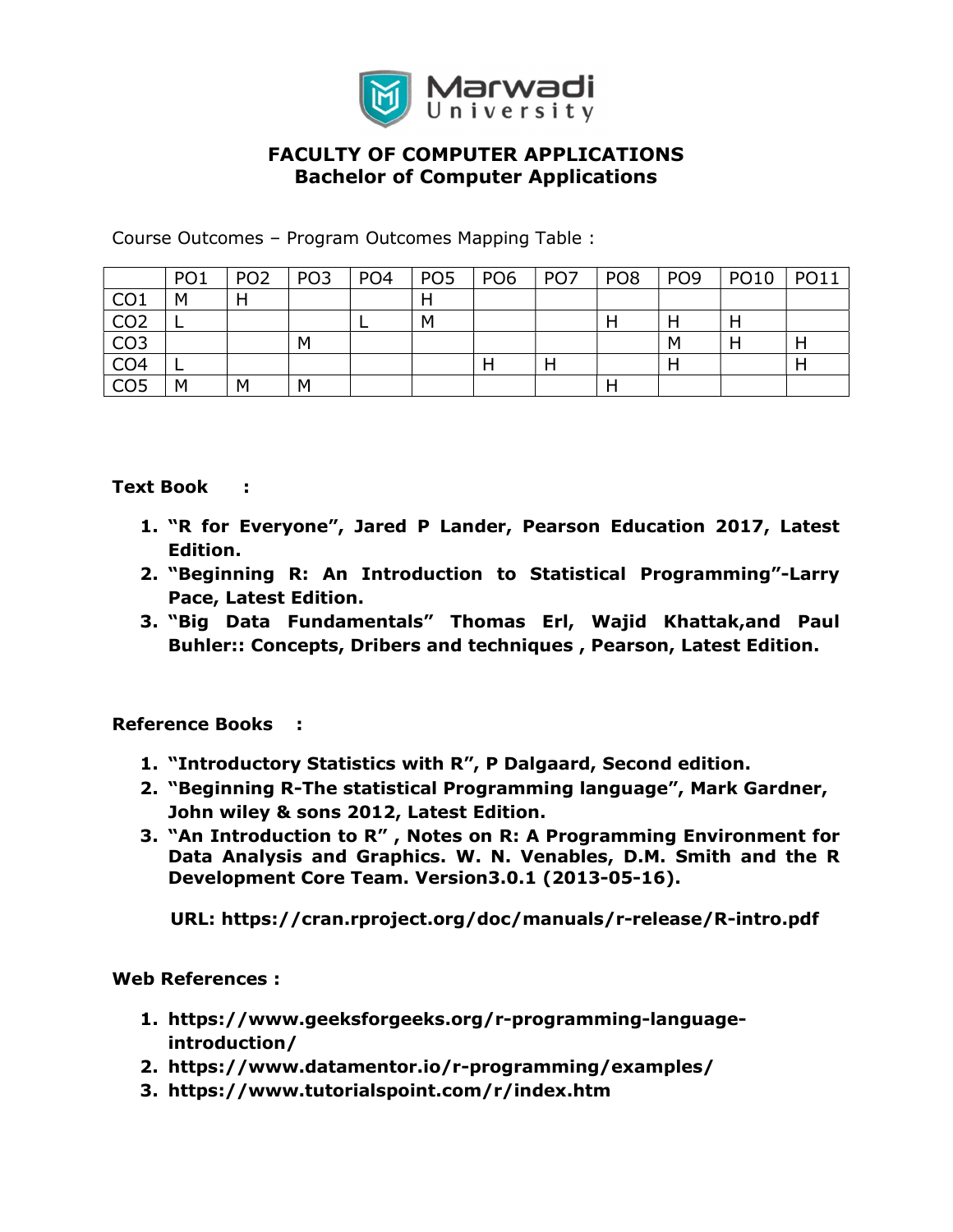

#### 4. http://tutorials.iq.harvard.edu/R/Rstatistics/datasets

5. http://www.r-tutor.com/

#### App References :

- 1. https://play.google.com/store/apps/details?id=com.krazeapps.r programmingcompiler&hl=en\_IN&gl=US
- 2. https://play.google.com/store/apps/details?id=com.superdream. rprogramming&hl=en&gl=US

#### Syllabus Coverage from text /reference book & web/app reference:

| Unit # | <b>Chapter Numbers</b>                        |
|--------|-----------------------------------------------|
|        | Book-3 Chapter 1 : Page no 5-11, Page no 7-20 |
|        | A.2& 4.3, 4.1, 2,3, 2,3 Book-1 Chapter 1      |
|        | Book-1: Chapter 4.3-4.7,5,8,9,10              |
| -4     | Book-1: Chapter 6 Book-2 : Chapter 5          |
|        | Book 2: Chapter 4, 7, 10, 11, 13, 14          |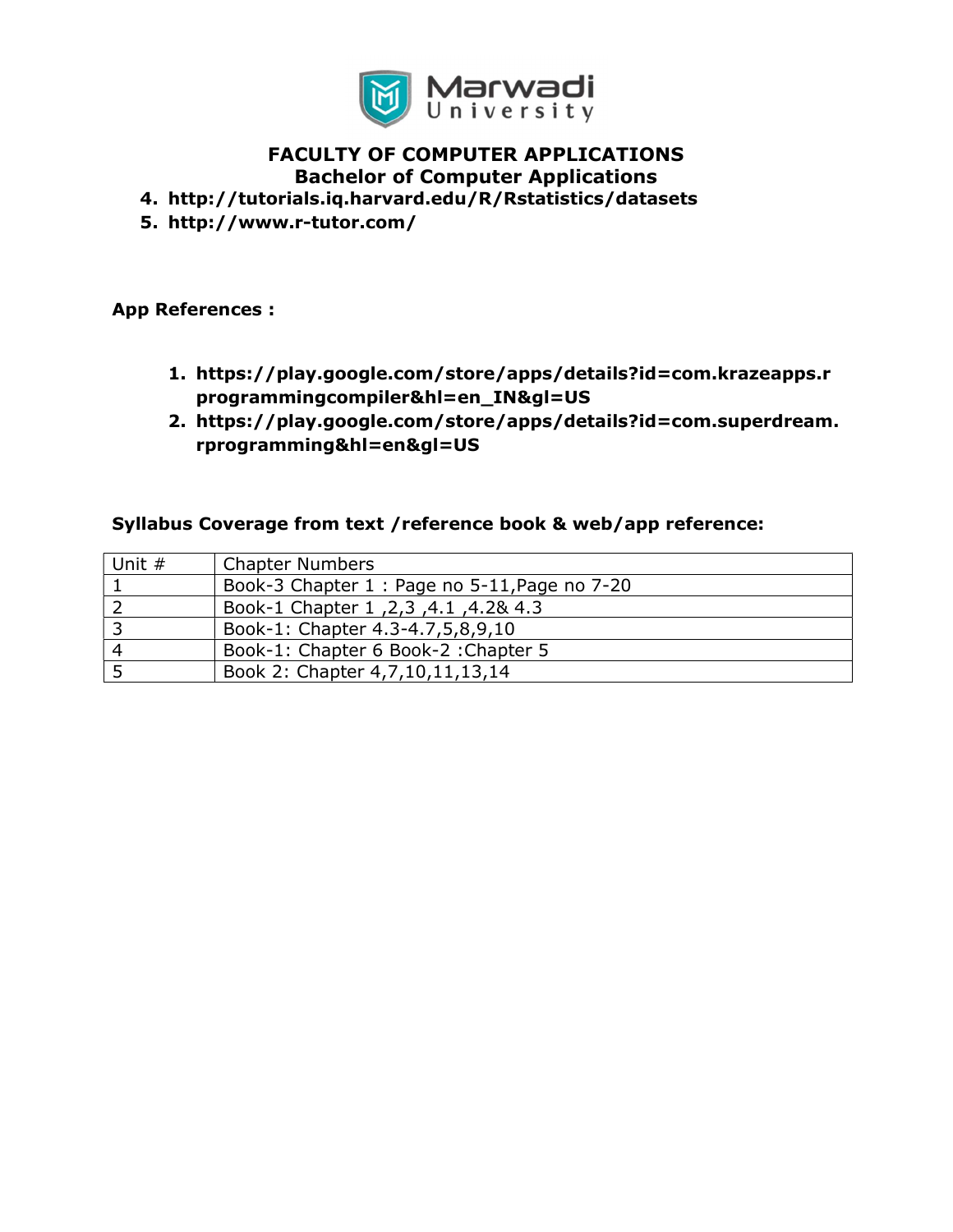

# PRACTICALS

| Unit<br><b>No</b>       |      | <b>List of Practicals</b>                                                                                                             |
|-------------------------|------|---------------------------------------------------------------------------------------------------------------------------------------|
| $\mathbf{1}$            | (1)  | inbuilt<br>functions<br>like<br>Write<br>$\mathsf{R}$<br>script<br>for<br>some                                                        |
|                         |      | help(),c(),ls(),rm(),sqrt(),seq(),min(),max(),assign(),print().                                                                       |
|                         | (2)  | Write a R program to take input from the user (name and age) and                                                                      |
|                         |      | display the values. Also print the version of R installation.                                                                         |
|                         | (3)  | Write a program to use R as a calculator.                                                                                             |
|                         | (4)  | Write R script to perform arithmetic and logical operations                                                                           |
|                         | (5)  | Write a program to assign value to a variable in difference ways.                                                                     |
|                         | (6)  | Write a R program to extract first 10 English letter in lower case                                                                    |
|                         |      | and last 10 letters in upper case and extract letters between                                                                         |
|                         |      | 22nd to 24th letters in upper case.                                                                                                   |
|                         |      |                                                                                                                                       |
|                         |      |                                                                                                                                       |
| $\overline{\mathbf{2}}$ | (7)  | Write R script to create an array, passing in a vector of values and                                                                  |
|                         |      | a vector of dimensions. Also provide names for each dimension.                                                                        |
|                         | (8)  | Write R script to create a 4 $\times$ 4 matrix, 3 $\times$ 3 matrix with labels                                                       |
|                         |      | and fill the matrix by rows and $2 \times 2$ matrix with labels and fill the<br>matrix by columns.                                    |
|                         | (9)  | Write R script to create $3 \times 3$ matrix to perform addition,                                                                     |
|                         |      | subtraction, multiplication and divisionoperations.                                                                                   |
|                         | (10) | Write R script to print even numbers from 10 to 30 using all                                                                          |
|                         |      | available loops in R.                                                                                                                 |
|                         | (11) | Write R script to print result as given below using decision making<br>statements: > 70 Distinction, > 60 First, > 40 pass < 40 Fail. |
|                         | (12) | Write R script to create data frame "student" with the fields of                                                                      |
|                         |      | stud_id, stud_name, email_idandmobile_no. Perform following                                                                           |
|                         |      | operations: a. Display data of data frame                                                                                             |
|                         |      | b. Display summary of data frame                                                                                                      |
|                         |      | c. Display structure of data frame                                                                                                    |
|                         |      | d. Extract and display only stud_name and mobile_no from data frame                                                                   |
|                         |      | (13) Write R script to create a Dataframes which contain details of 5                                                                 |